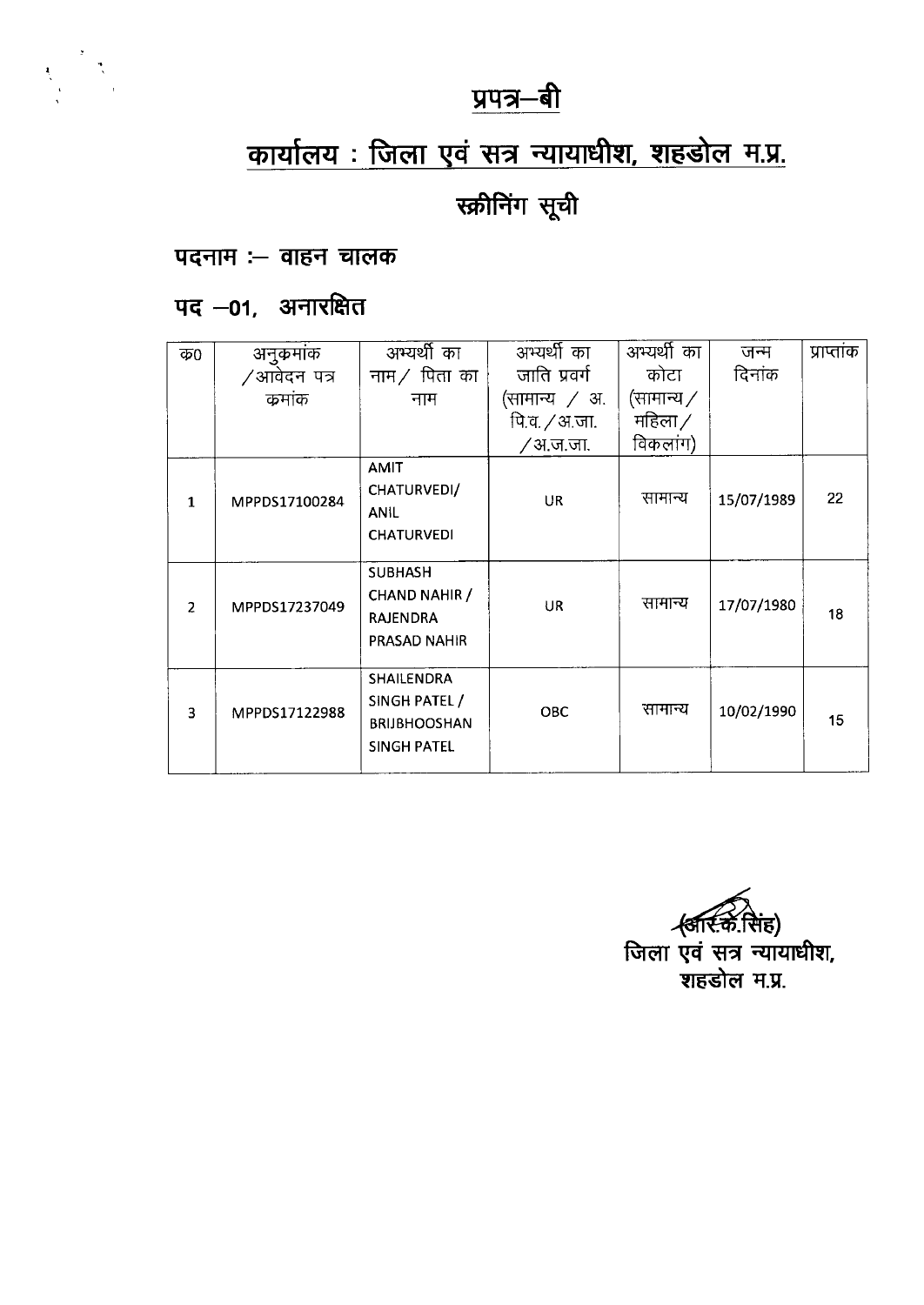## कार्यालय : जिला एवं सत्र न्यायाधीश, शहडोल म.प्र.

#### स्क्रीनिंग सूची

#### पदनाम :– भृत्य / चौकीदार / जलवाहक

### पद- 01, अनारक्षित

 $\frac{1}{\sqrt{2}}$ 

| क0             | अनुक्रमांक    | अभ्यर्थी का          | अभ्यर्थी का  | अभ्यर्थी का | जन्म       | प्राप्तांक |
|----------------|---------------|----------------------|--------------|-------------|------------|------------|
|                | ∕आवेदन पत्र   | नाम / पिता का $\mid$ | जाति प्रवर्ग | कोटा        | दिनांक     |            |
|                | कमांक         | नाम                  | (सामान्य     | (सामान्य /  |            |            |
|                |               |                      | /अ.पि.व.     | महिला $/$   |            |            |
|                |               |                      | /अ.जा.       | विकलांग)    |            |            |
|                |               |                      | अ.ज.जा.      |             |            |            |
|                |               | <b>RANJEET</b>       |              |             |            |            |
|                |               | KUMAR DUBEY /        |              |             | 25/06/1996 |            |
| 1              | MPPDS17287635 | <b>RAJNEESH</b>      | UR.          | सामान्य     |            | 25         |
|                |               | <b>KUMAR DUBEY</b>   |              |             |            |            |
|                |               |                      |              |             |            |            |
|                |               | <b>ADARSH KUMAR</b>  |              |             |            |            |
|                | MPPDS17121405 | TIWARI /             | <b>UR</b>    | सामान्य     | 26/06/1996 | 17         |
| $\overline{2}$ |               | <b>NARAYANDAS</b>    |              |             |            |            |
|                |               | <b>TIWARI</b>        |              |             |            |            |
|                |               | <b>ROHIT KUMAR</b>   |              |             |            |            |
|                |               | DWIVEDI/             |              |             |            |            |
|                | MPPDS17149670 | <b>JAWAHAR</b>       | UR           |             | 06/09/1995 |            |
| 3              |               | <b>PRASAD</b>        |              | सामान्य     |            | 16         |
|                |               | <b>DWIVEDI</b>       |              |             |            |            |
|                |               |                      |              |             |            |            |

 $\sqrt{3\pi^2\delta}$ ਜ਼ੋੜ) जिला एवं सत्र न्यायाधीश, शहडोल म.प्र.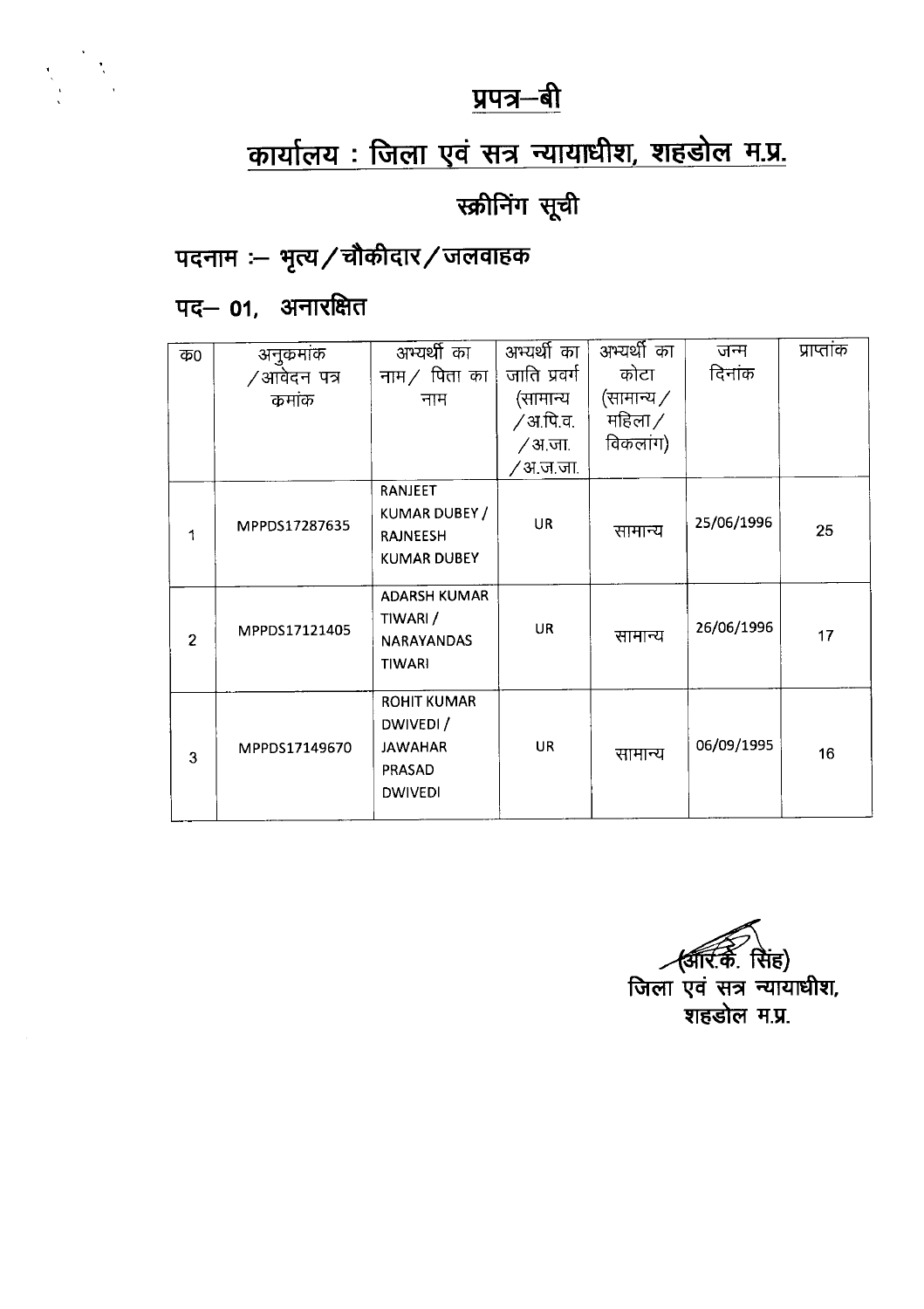## कार्यालय : जिला एवं सत्र न्यायाधीश, शहडोल म.प्र.

#### स्क्रीनिंग सूची

#### पदनाम :-- भृत्य / चौकीदार / जलवाहक

#### पद-01, अन्य पिछड़ा वर्ग

| क0             | अनुक्रमांक    | अभ्यर्थी का                                                                        | अभ्यर्थी का  | अभ्यर्थी का         | जन्म       | प्राप्तांक |
|----------------|---------------|------------------------------------------------------------------------------------|--------------|---------------------|------------|------------|
|                | ∕आवेदन पत्र   | नाम $/$ पिता                                                                       | जाति प्रवर्ग | कोटा                | दिनांक     |            |
|                | कमांक         | का नाम                                                                             | (सामान्य     | (सामान्य $\nearrow$ |            |            |
|                |               |                                                                                    | ∕ अ.पि.व.    | महिला $\angle$      |            |            |
|                |               |                                                                                    | ∕ अ.जा. ∕ अ. | विकलांग)            |            |            |
|                |               |                                                                                    | ज.जा.        |                     |            |            |
| $\mathbf{1}$   | MPPDS17258377 | <b>MANISH</b><br><b>KUMAR</b><br>KUSHWAHA /<br><b>RAM RATAN</b><br><b>KUSHWAHA</b> | <b>OBC</b>   | सामान्य             | 10/09/1990 | 25         |
| $\overline{2}$ | MPPDS17280609 | <b>ARVIND</b><br><b>KUMAR</b><br>RAJAK /<br><b>GOPAL</b><br>PRASAD<br><b>RAJAK</b> | <b>OBC</b>   | सामान्य             | 10/04/1990 | 20         |
| 3              | MPPDS17212727 | <b>RAJESH</b><br>KEWAT/<br><b>AMRIT LAL</b>                                        | OBC          | सामान्य             | 04/07/1992 | 17         |

(ऑर्क सिंह) जिला एवं सत्र न्यायाधीश, शहडोल म.प्र.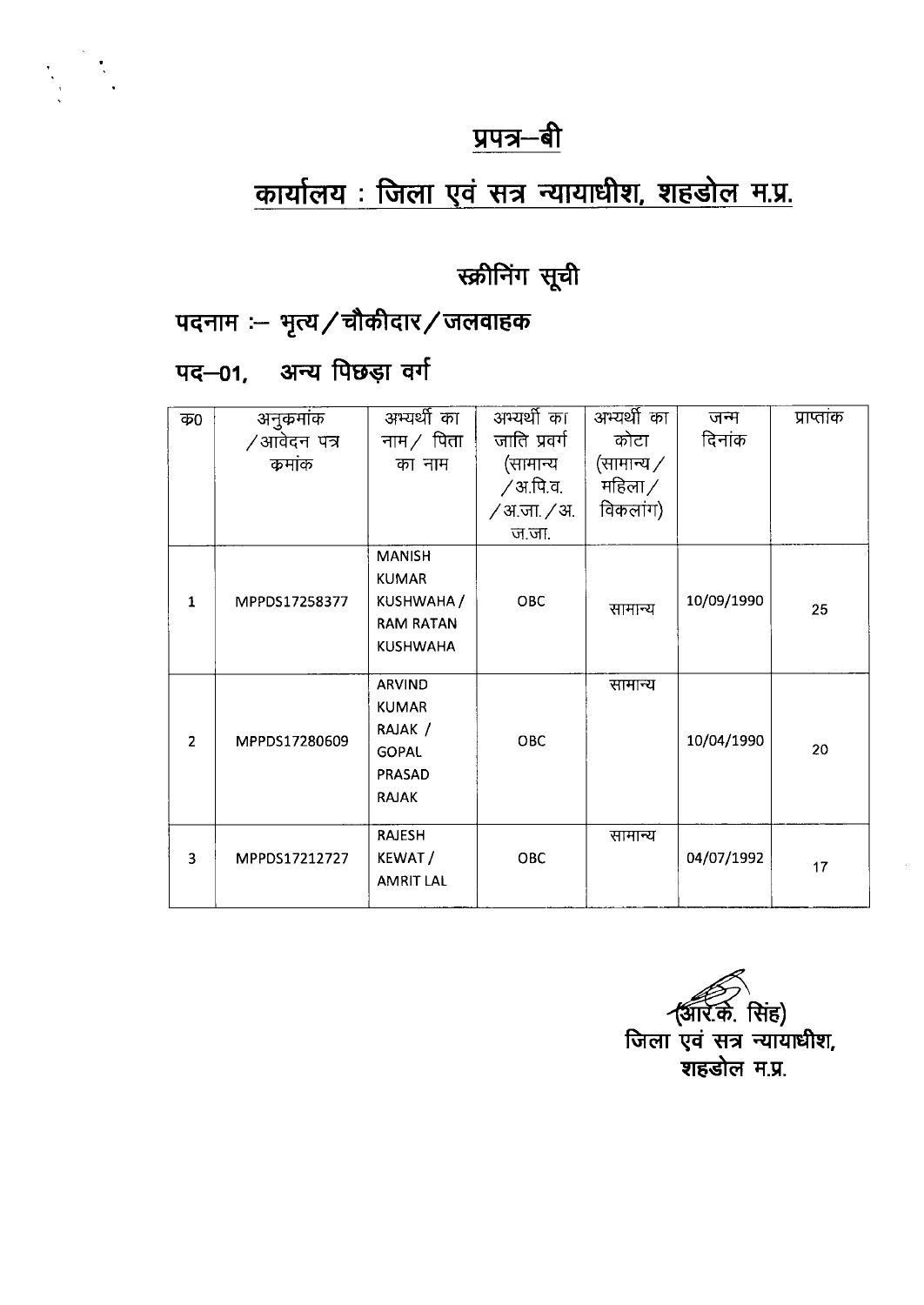### कार्यालय : जिला एवं सत्र न्यायाधीश, शहडोल म.प्र.

### स्क्रीनिंग सूची

#### पदनाम :- भृत्य $/$ चौकीदार $/$ जलवाहक

### पद $-$ 02, अनुसूचित जनजाति

| क0             | अनुक्रमांक    | अभ्यर्थी का          | अभ्यर्थी का  | अभ्यर्थी का              | जन्म       | प्राप्तांक |
|----------------|---------------|----------------------|--------------|--------------------------|------------|------------|
|                | ∕ आवेदन पत्र  | नाम $\angle$ पिता    | जाति प्रवर्ग | कोटा                     | दिनांक     |            |
|                | कमांक         | का नाम               | (सामान्य     | (सामान्य $\,\mathcal{Z}$ |            |            |
|                |               |                      | /अ.पि.व.     | महिला ⁄                  |            |            |
|                |               |                      | /अ.जा./अ.    | विकलांग)                 |            |            |
|                |               |                      | ज.जा.        |                          |            |            |
|                |               | <b>VIVEK AGARIYA</b> |              |                          |            |            |
| $\mathbf{1}$   | MPPDS17108406 | / SURESH             | <b>ST</b>    | सामान्य                  | 20/11/1995 | 20         |
|                |               | <b>AGARIYA</b>       |              |                          |            |            |
|                |               |                      |              |                          |            |            |
| $\overline{2}$ | MPPDS17211784 | MELAM KOL/           | <b>ST</b>    | सामान्य                  | 01/01/1997 | 20         |
|                |               | <b>GANGU KOL</b>     |              |                          |            |            |
|                |               | <b>SUNIL KUMAR</b>   |              | सामान्य                  |            |            |
|                |               | GOND /               |              |                          |            |            |
| 3              | MPPDS17134457 | <b>RAMESHWAR</b>     | <b>ST</b>    |                          | 30/06/1997 | 18         |
|                |               | <b>SINGH</b>         |              |                          |            |            |
|                |               |                      |              |                          |            |            |
|                |               | <b>RAKESH KUMAR</b>  |              | सामान्य                  |            |            |
| 4              | MPPDS17152699 | BAIGA/               | <b>ST</b>    |                          | 10/10/1993 | 17         |
|                |               | <b>LAMMU BAIGA</b>   |              |                          |            |            |
|                |               | PEETAMBAR            |              | सामान्य                  |            |            |
| 5.             | MPPDS17164420 | SINGH GOND /         | <b>ST</b>    |                          | 18/01/1996 | 17         |
|                |               | <b>CHHOTE SINGH</b>  |              |                          |            |            |
|                |               |                      |              |                          |            |            |
|                |               | AKLESH BAIGA /       |              | सामान्य                  |            |            |
| 6              | MPPDS17308763 | <b>SHYAM SARAN</b>   | <b>ST</b>    |                          | 09/04/1996 | 17         |
|                |               | <b>BAIGA</b>         |              |                          |            |            |
|                |               |                      |              |                          |            |            |

(अरि.के. जिला एवं सत्र न्यायाधीश, .<br>शहडोल म.प्र.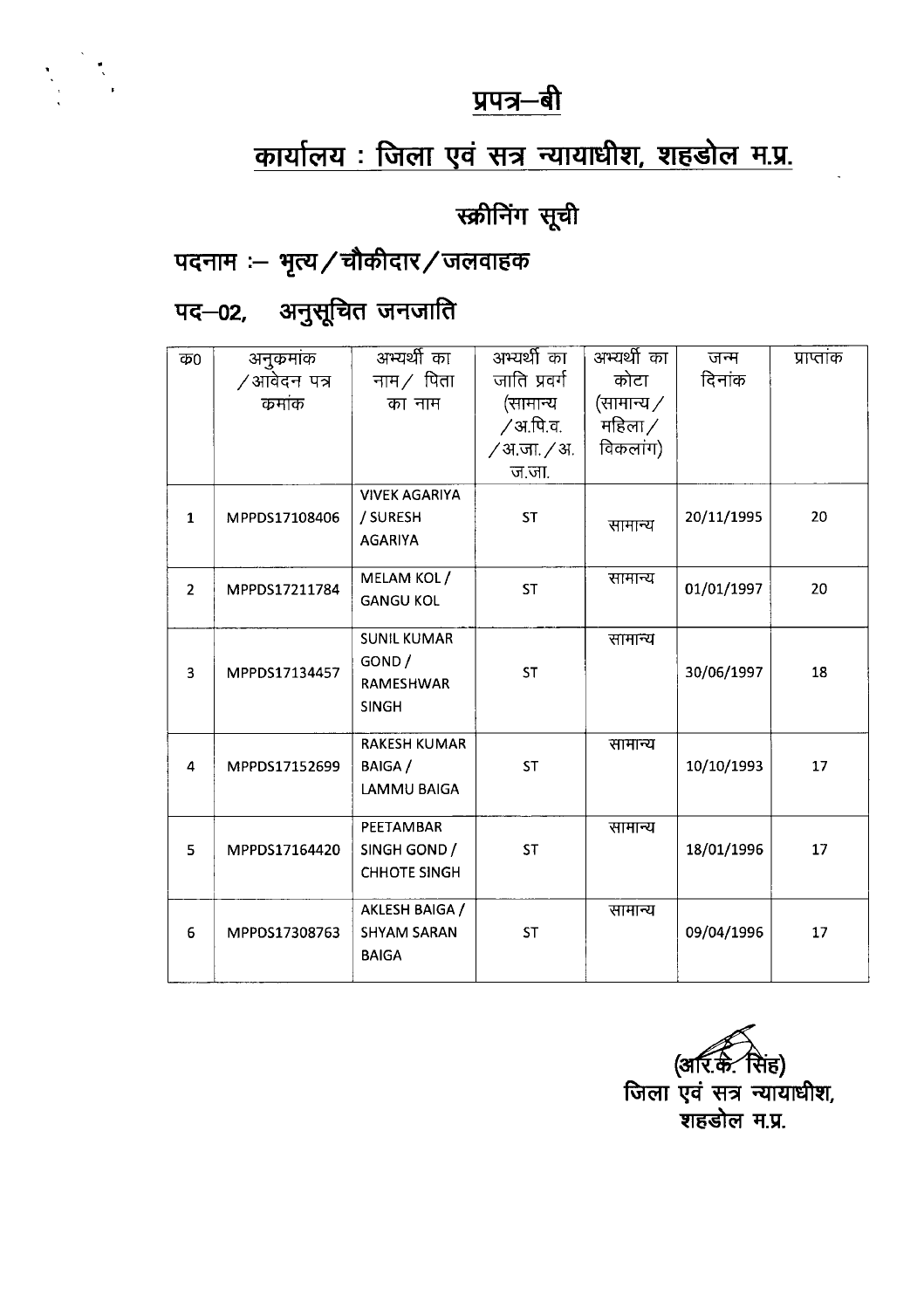#### प्रपत्र-बी

## <u>कार्यालय : जिला एवं सत्र न्यायाधीश, शहडोल म.प्र.</u>

### स्क्रीनिंग सूची

#### पदनाम $:=$  माली

#### $q = -01$ , अनारक्षित

|                  | 74 VI,<br>$\sim$ 11 MMM       |                                                                      |                                                                          |                                                                          |                |            |
|------------------|-------------------------------|----------------------------------------------------------------------|--------------------------------------------------------------------------|--------------------------------------------------------------------------|----------------|------------|
| क0               | अनुकमांक ⁄आवेदन<br>पत्र कमांक | अभ्यर्थी का<br>नाम $\angle$ पिता<br>का नाम                           | अभ्यर्थी का<br>जाति प्रवर्ग<br>(सामान्य<br>/अ.पि.व.<br>/अ.जा.<br>अ.ज.जा. | अभ्यर्थी का<br>कोटा<br>(सामान्य $\nearrow$<br>महिला $\angle$<br>विकलांग) | जन्म<br>दिनांक | प्राप्तांक |
| $\mathbf{1}$     | MPPDS17105388                 | <b>RAJENDRA</b><br>KOSARIYA /<br><b>BHURU RAM</b><br><b>KOSARIYA</b> | <b>UR</b>                                                                | सामान्य                                                                  | 10/05/1987     | 19         |
| $\overline{2}$   | MPPDS17444460                 | SANTOSH<br>MALI /<br><b>JAMUNA</b><br>PRASAD<br><b>MALI</b>          | <b>OBC</b>                                                               | सामान्य                                                                  | 27/04/1980     | 13         |
| 3                | MPPDS17108061                 | RAMGOPAL /<br><b>RAMESHWAR</b><br><b>PRASAD</b><br><b>KUSHWAHA</b>   | <b>UR</b>                                                                | सामान्य                                                                  | 05/06/1985     | 12         |
| $\boldsymbol{4}$ | MPPDS17160177                 | <b>NARENDRA</b><br><b>KUMAR KORI</b><br>/ SHIV<br>PRASAD KORI        | <b>ST</b>                                                                | सामान्य                                                                  | 12/07/1989     | 12         |

(ऑर.के. सिंह)<br>जिला एवं सत्र न्यायाधीश, शहडोल म.प्र.